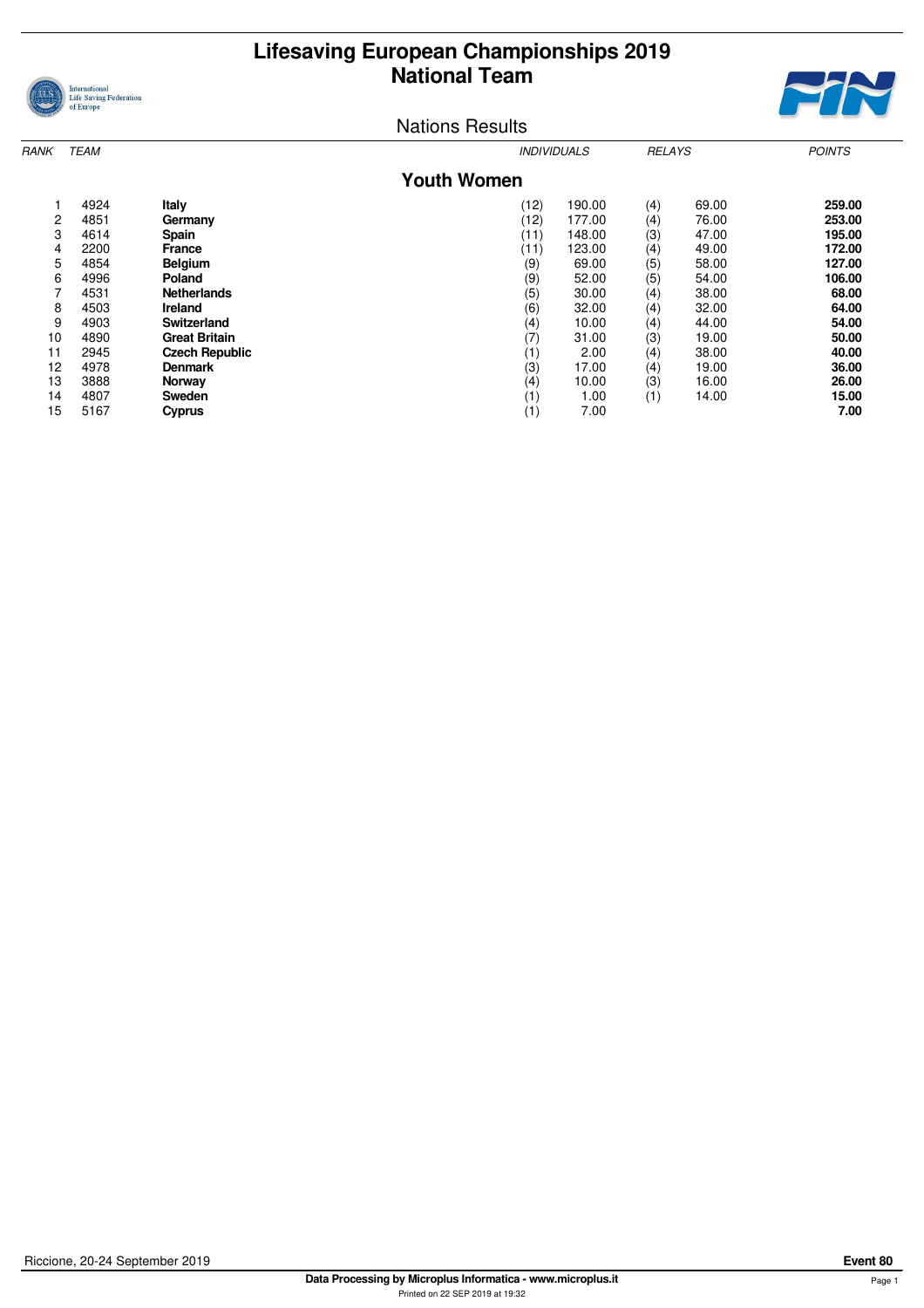



| RANK | <b>TEAM</b> |                       |                  | <b>INDIVIDUALS</b> |        | <b>RELAYS</b> |       | <b>POINTS</b> |
|------|-------------|-----------------------|------------------|--------------------|--------|---------------|-------|---------------|
|      |             |                       | <b>Youth Men</b> |                    |        |               |       |               |
|      | 4924        | Italy                 |                  | (12)               | 194.00 | (4)           | 70.00 | 264.00        |
| 2    | 4851        | Germany               |                  | (10)               | 128.00 | (4)           | 72.00 | 200.00        |
| 3    | 4614        | Spain                 |                  | (10)               | 128.00 | (4)           | 48.00 | 176.00        |
| 4    | 2200        | <b>France</b>         |                  | (11)               | 123.00 | (3)           | 48.00 | 171.00        |
| 5    | 4996        | Poland                |                  | (10)               | 89.00  | (4)           | 60.00 | 149.00        |
| 6    | 4890        | <b>Great Britain</b>  |                  | (7)                | 69.00  | (4)           | 45.00 | 114.00        |
| 7    | 4503        | Ireland               |                  | (9)                | 49.00  | (4)           | 47.00 | 96.00         |
| 8    | 4531        | <b>Netherlands</b>    |                  | (7)                | 32.00  | (4)           | 40.00 | 72.00         |
| 9    | 4854        | <b>Belgium</b>        |                  | (4)                | 27.00  | (3)           | 28.00 | 55.00         |
| 10   | 4903        | <b>Switzerland</b>    |                  | (5)                | 29.00  | (3)           | 21.00 | 50.00         |
| 11   | 2945        | <b>Czech Republic</b> |                  | (4)                | 14.00  | (4)           | 34.00 | 48.00         |
| 12   | 4807        | <b>Sweden</b>         |                  |                    |        | (3)           | 25.00 | 25.00         |
| 13   | 3888        | <b>Norway</b>         |                  | (4)                | 13.00  | (1)           | 5.00  | 18.00         |
| 14   | 4978        | <b>Denmark</b>        |                  | (2)                | 4.00   | (1)           | 6.00  | 10.00         |
| 15   | 5167        | Cyprus                |                  | (1)                | 1.00   |               |       | 1.00          |
|      |             |                       |                  |                    |        |               |       |               |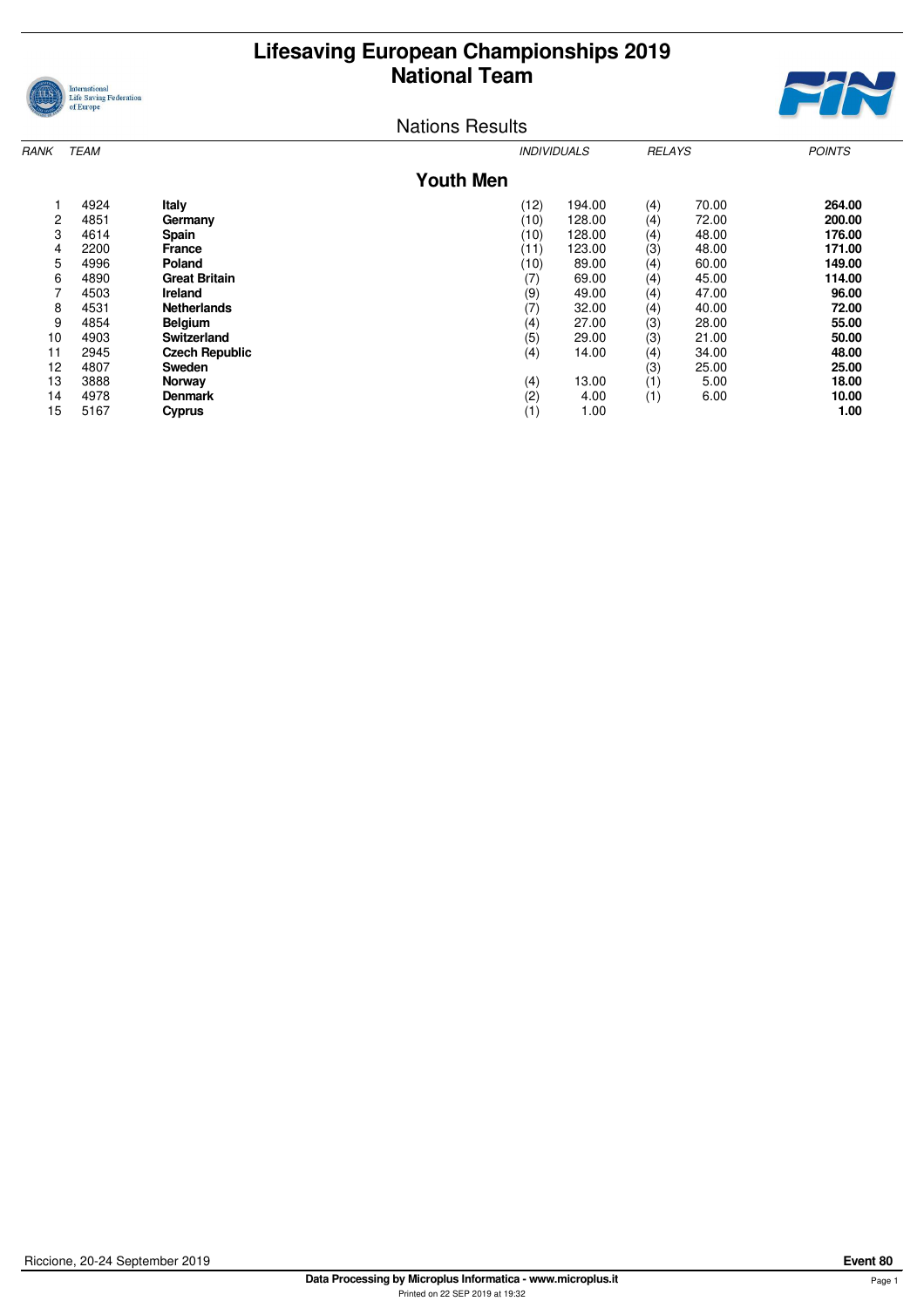



| RANK | <b>TEAM</b> |                       |       |      | <i><b>INDIVIDUALS</b></i> | <b>RELAYS</b> |        | <b>POINTS</b> |
|------|-------------|-----------------------|-------|------|---------------------------|---------------|--------|---------------|
|      |             |                       | Youth |      |                           |               |        |               |
|      | 4924        | Italy                 |       | (26) | 401.00                    | (9)           | 157.00 | 558.00        |
| 2    | 4851        | Germany               |       | (24) | 333.00                    | (9)           | 168.00 | 501.00        |
| 3    | 4614        | <b>Spain</b>          |       | (22) | 292.00                    | (8)           | 111.00 | 403.00        |
| 4    | 2200        | <b>France</b>         |       | (23) | 264.00                    | (8)           | 107.00 | 371.00        |
| 5    | 4996        | Poland                |       | (20) | 152.00                    | (9)           | 114.00 | 266.00        |
| 6    | 4854        | <b>Belgium</b>        |       | (14) | 110.00                    | (9)           | 99.00  | 209.00        |
| 7    | 4890        | <b>Great Britain</b>  |       | (15) | 112.00                    | (8)           | 75.00  | 187.00        |
| 8    | 4503        | Ireland               |       | (15) | 81.00                     | (9)           | 93.00  | 174.00        |
| 9    | 4531        | <b>Netherlands</b>    |       | (13) | 75.00                     | (9)           | 86.00  | 161.00        |
| 10   | 4903        | Switzerland           |       | (10) | 44.00                     | (8)           | 71.00  | 115.00        |
| 11   | 2945        | <b>Czech Republic</b> |       | (5)  | 16.00                     | (9)           | 77.00  | 93.00         |
| 12   | 3888        | Norway                |       | (9)  | 27.00                     | (5)           | 33.00  | 60.00         |
| 13   | 4978        | <b>Denmark</b>        |       | (5)  | 21.00                     | (6)           | 32.00  | 53.00         |
| 14   | 4807        | Sweden                |       | (2)  | 7.00                      | (5)           | 43.00  | 50.00         |
| 15   | 5167        | Cyprus                |       | (2)  | 8.00                      |               |        | 8.00          |
|      |             |                       |       |      |                           |               |        |               |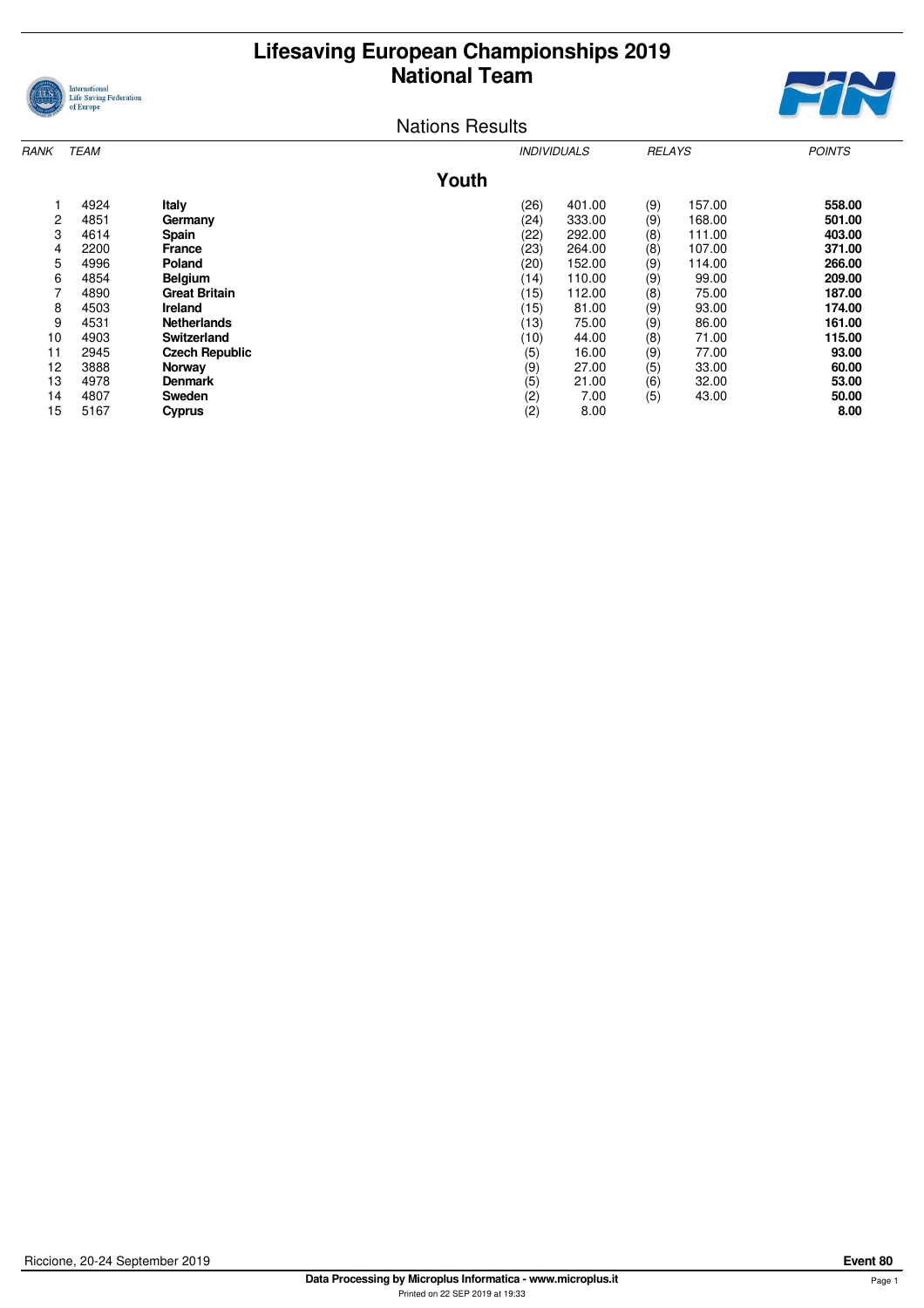



| <b>TEAM</b><br>RANK |      |                       |                   | <b>INDIVIDUALS</b> |          | <b>RELAYS</b> | <b>POINTS</b> |
|---------------------|------|-----------------------|-------------------|--------------------|----------|---------------|---------------|
|                     |      |                       | <b>Open Women</b> |                    |          |               |               |
|                     | 4924 | Italy                 | (12)              | 190.00             | (5)      | 65.00         | 255.00        |
| 2                   | 2200 | <b>France</b>         | (12)              | 168.00             | (4)      | 76.00         | 244.00        |
| 3                   | 4851 | Germany               | (12)              | 127.00             | (4)      | 62.00         | 189.00        |
| 4                   | 4890 | <b>Great Britain</b>  | (12)              | 111.00             | (4)      | 46.00         | 157.00        |
| 5                   | 4614 | <b>Spain</b>          | (9)               | 74.00              | (5)      | 57.00         | 131.00        |
| 6                   | 4854 | <b>Belgium</b>        | (8)               | 82.00              | (3)      | 43.00         | 125.00        |
| 7                   | 2945 | <b>Czech Republic</b> | (7)               | 39.00              | (4)      | 36.00         | 75.00         |
| 8                   | 4503 | Ireland               | (5)               | 16.00              | (4)      | 50.00         | 66.00         |
| 9                   | 4531 | <b>Netherlands</b>    | (3)               | 38.00              |          |               | 38.00         |
| 10                  | 4903 | <b>Switzerland</b>    | (2)               | 5.00               | (4)      | 32.00         | 37.00         |
| 11                  | 5095 | Portugal              |                   |                    | $^{(4)}$ | 35.00         | 35.00         |
| 12                  | 3888 | Norway                | (5)               | 22.00              | (1)      | 10.00         | 32.00         |
| 13                  | 4807 | <b>Sweden</b>         | (4)               | 16.00              | (1)      | 7.00          | 23.00         |
| 14                  | 4978 | <b>Denmark</b>        |                   |                    | (3)      | 21.00         | 21.00         |
| 15                  | 4921 | Austria               | (1)               | 2.00               | (1)      | 12.00         | 14.00         |
| 16                  | 4885 | <b>Finland</b>        | (1)               | 4.00               | (1)      | 5.00          | 9.00          |
| 17                  | 4996 | Poland                | (3)               | 6.00               |          |               | 6.00          |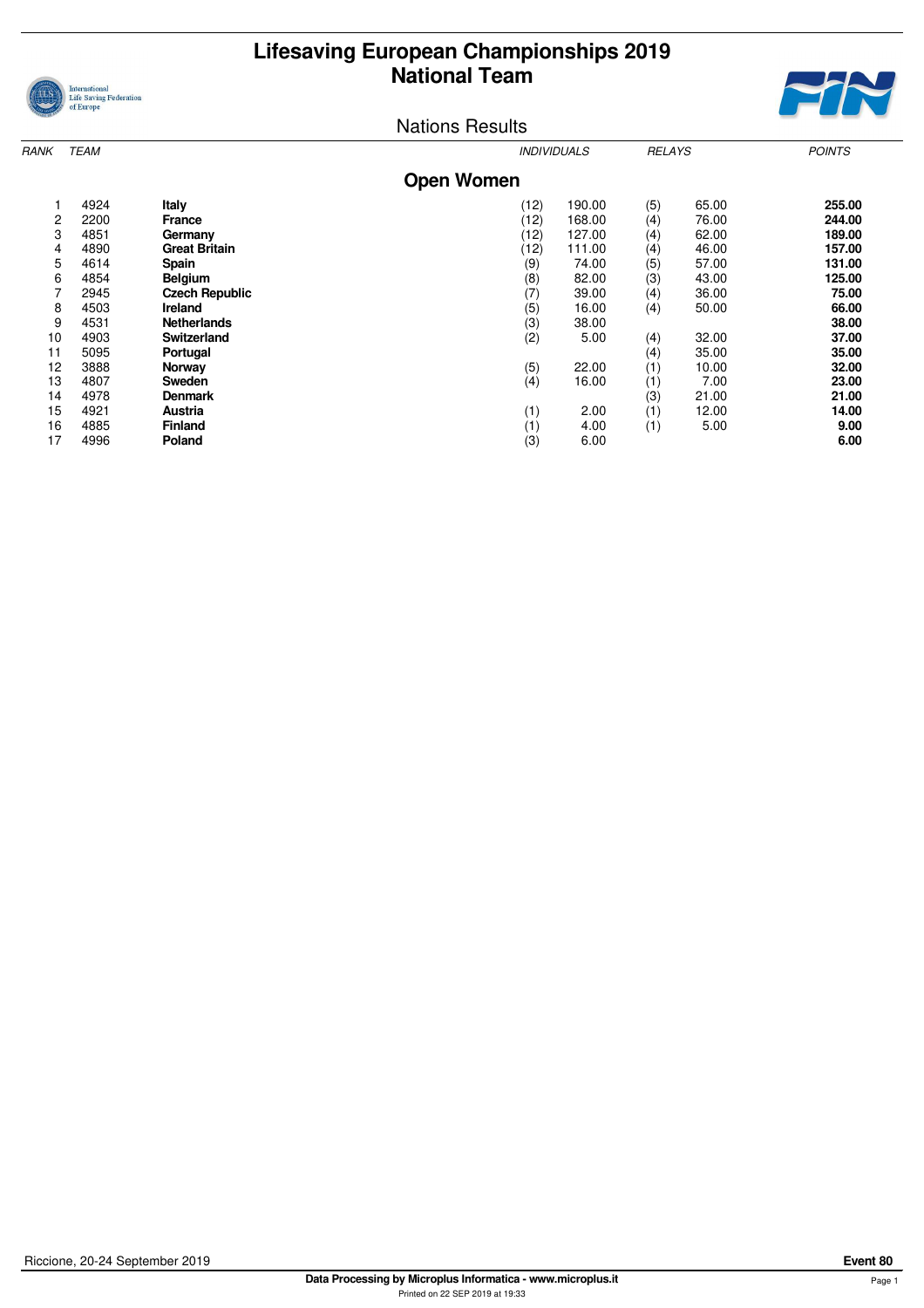



| RANK | <b>TEAM</b> |                       |                 |      | <b>INDIVIDUALS</b> | <b>RELAYS</b> |       | <b>POINTS</b> |
|------|-------------|-----------------------|-----------------|------|--------------------|---------------|-------|---------------|
|      |             |                       | <b>Open Men</b> |      |                    |               |       |               |
|      | 4924        | <b>Italy</b>          |                 | (12) | 205.00             | (4)           | 72.00 | 277.00        |
| 2    | 4851        | Germany               |                 | (12) | 192.00             | (3)           | 52.00 | 244.00        |
| 3    | 4996        | Poland                |                 | (9)  | 82.00              | (5)           | 72.00 | 154.00        |
| 4    | 2200        | France                |                 | (11) | 96.00              | (4)           | 50.50 | 146.50        |
| 5    | 4614        | <b>Spain</b>          |                 | (8)  | 65.00              | (4)           | 44.50 | 109.50        |
| 6    | 4854        | <b>Belgium</b>        |                 | (8)  | 56.00              | (4)           | 48.00 | 104.00        |
| 7    | 5102        | Hungary               |                 | (3)  | 37.00              | (4)           | 50.00 | 87.00         |
| 8    | 4890        | <b>Great Britain</b>  |                 | (9)  | 47.00              | (4)           | 34.00 | 81.00         |
| 9    | 4503        | Ireland               |                 | (8)  | 34.00              | (4)           | 31.00 | 65.00         |
| 10   | 3888        | Norway                |                 | (2)  | 24.00              | (2)           | 25.00 | 49.00         |
| 11   | 4903        | <b>Switzerland</b>    |                 | (5)  | 17.00              | (4)           | 31.00 | 48.00         |
| 12   | 2945        | <b>Czech Republic</b> |                 | (2)  | 7.00               | (4)           | 27.00 | 34.00         |
| 13   | 4921        | Austria               |                 | (1)  | 4.00               | (4)           | 26.00 | 30.00         |
| 14   | 4978        | <b>Denmark</b>        |                 | (2)  | 12.00              | (1)           | 7.00  | 19.00         |
| 15   | 5095        | Portugal              |                 |      |                    | (4)           | 13.00 | 13.00         |
| 16   | 4531        | <b>Netherlands</b>    |                 | (2)  | 12.00              |               |       | 12.00         |
| 17   | 4885        | <b>Finland</b>        |                 | (2)  | 9.00               |               |       | 9.00          |
| 18   | 5167        | Cyprus                |                 |      |                    | (2)           | 7.00  | 7.00          |